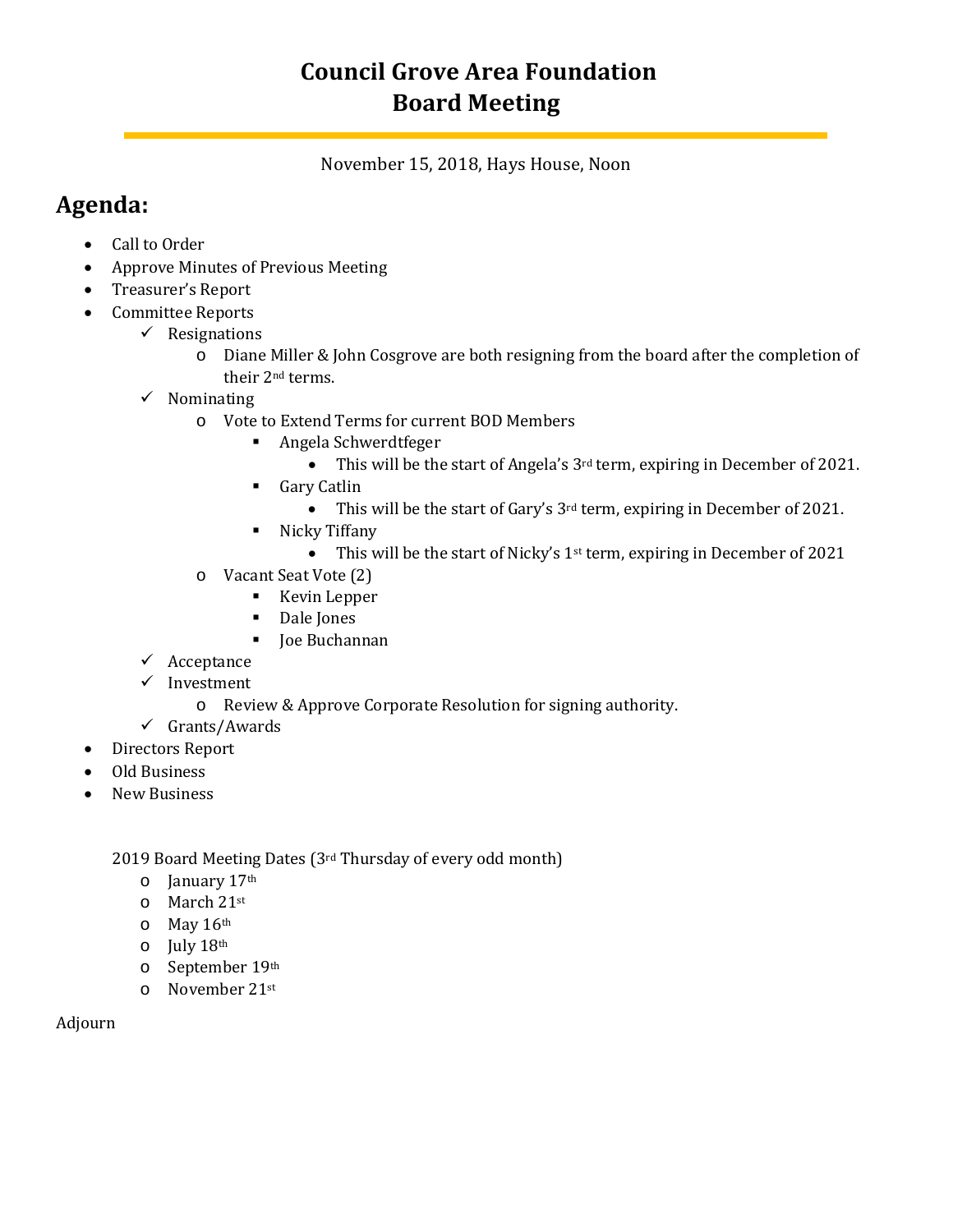## **Council Grove Area Foundation Board Meeting**

### November 15, 2018, Hays House, Noon

## **Minutes:**

The meeting was called to order at 12:00 PM by President, Tim Tyner at the Hays House Restaurant.

Members Present: Marty White, Diane Miller, Amy Oleen, Deb Brown, Angie Schwerdtfeger, Joann Kahnt, Amy Allen, Tim Tyner, Gary Catlin, Dave Kirk. John Cosgrove, Gary Smith and Jim Reagan

Members Excused: Nicky Tiffany and Jason Booker

### **Minutes:**

 $\checkmark$  Amy Allen moved and Jim Reagan seconded that the minutes of the September 20, 2018 Board Meeting be approved as presented, the minutes were approved unanimously.

### **Treasurer's Report:**

Members were provided a financial report prepared by Amy Allen. Gary Catlin moved and Angie Schwerdtfeger seconded that the report be approved as presented, the report was approved by the board unanimously.

### **Committee Reports:**

- $\checkmark$  Nominating With Diane Miller & John Cosgrove both resigning from the board after the completion of their 2nd terms we were left with two board openings.
	- o VOTE:
		- The board approved unanimously to extend the terms of Angela Schwerdtfeger, Gary Catlin and Nicky Tiffany. Angela Schwerdtfeger and Gary Catlin's 3rd terms will expire in December of 2021. Nicky Tiffany's first term will also expire in December of 2021.
		- A tied board vote approved Joe Buchannan and Kevin Leeper to fill the board vacancies.
- $\checkmark$  Acceptance No Report.
- $\checkmark$  Investments Amy Allen presented a Corporate Resolution for signing authority. Jim Reagan moved and Gary Catlin seconded to approve the Corporate Resolution.
- $\checkmark$  Grants Jim Reagan moved and Marty White seconded that the following grants in the total amount of \$26750.00 be approved and the board approved unanimously.

| \$500.00  | <b>Building Blocks Childcare Center</b>                                |
|-----------|------------------------------------------------------------------------|
| \$500.00  | <b>Morris County Leadership</b>                                        |
| \$500.00  | <b>Dwight Community Development Corp</b>                               |
| \$500.00  | <b>Morris County Leadership</b>                                        |
| \$1000.00 | <b>White Memorial Camp Management Group</b>                            |
| \$1000.00 | <b>White City School District</b>                                      |
| \$1000.00 | <b>White City School District</b>                                      |
| \$1000.00 | <b>Alta Vista Chamber of Commerce</b>                                  |
| \$2000.00 | <b>Council Grove Recreation Department</b>                             |
| \$2250.00 | Kanza Rail- Trail Conservancy – Rush the Rails Finish Line Celebration |
| \$2500.00 | <b>Flint Hills Rebuilders</b>                                          |
| \$3000.00 | <b>Washunga Days Festival</b>                                          |
| \$3000.00 | <b>Council Grove Pride</b>                                             |
|           |                                                                        |